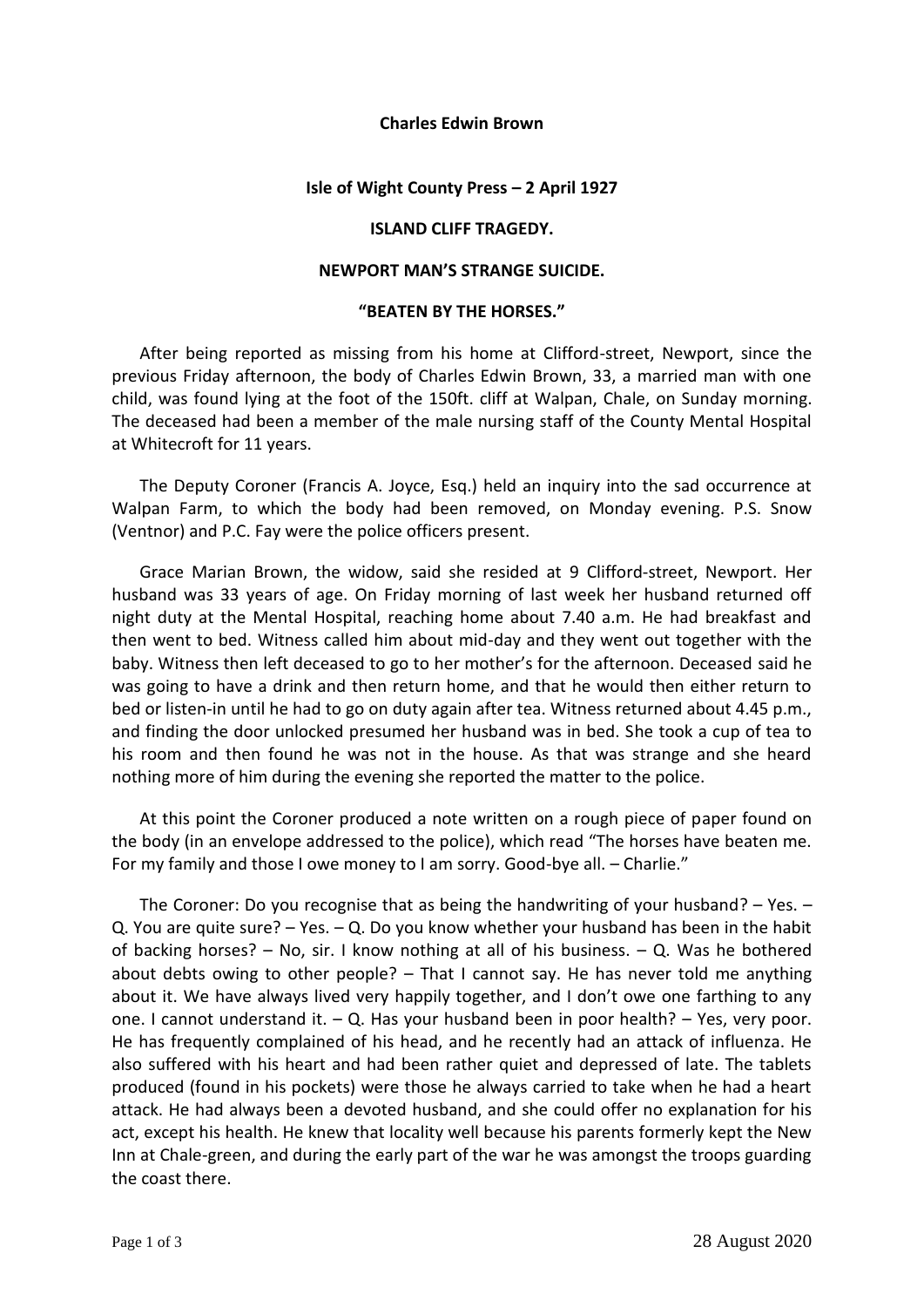Dr. W. J. A. Erskine, medical superintendent of the County Mental Hospital, Whitecroft, gave evidence of identification and said deceased had been a male nurse at the Hospital since 1916. He had never been in the slightest trouble with regard to his work; in fact, he was a very good official, who held the medico-psychological certificate. Asked if he knew whether he made a practice of backing horses, Dr. Erskine said he did not know personally, but as it was Grand National day when he was missed he had made inquires amongst his friends at the Hospital, who informed him that he "put very little on."

The Coroner said that bore out the evidence of records of bets found in his pockets. According to those he had only 6d. each way on three horses. Other slips showed that there was no stake of more than 1s., which was very humble betting. He could have understood a man who was betting heavily, far beyond his means, being affected by the disappointment of losing, but in that case the commitments were very small.

Dr. Erskine: But still it would be disappointing.

Mrs. Brown said deceased had constantly complained of tiredness and of his head, and in her opinion that was the real cause. She knew of no money matters to worry him.

Albert George Betts, a seaman, living next door to deceased, said he met him in Nineacres, going towards Elm-grove, at 3.55 on Friday afternoon. Witness asked him the winner of the National, and the deceased told him, but said he did not know the second. They had no further conversation and he passed on. He thought deceased was looking rather serious and depressed. He took it that he had heard the news of the result of the race on the wireless.

Mrs. Brown said he had evidently used the wireless set. She got it ready for him before she went out, and it was not put back in its usual place, although he had disconnected the wires.

The witness Betts added, in reply to the Coroner's question, that he did not know if the deceased was in the habit of betting.

The Coroner: Well, it seems to me to be a most inadequate cause for suicide; if he had been deeply involved with bookmakers it would have been a different matter.

Alfred John Perkins, cowman of Walpan Farm, said when driving the cows on the cliffs about 9.15 on Sunday morning he looked over and saw deceased's body and informed the police.

P.C. Fay said the body was lying at the foot of the cliffs, where there was about 150ft. sheer drop. The head was lying pressed against a rock. He had evidently been dead some time. He found the note, slips, and other articles produced in the pockets. There was no sign of the deceased's hat, and a search had failed to discover it.

Dr. R. Armstrong, of Blackgang, described the injuries, which included a fracture of the base of the skull, and said death must have been instantaneous.